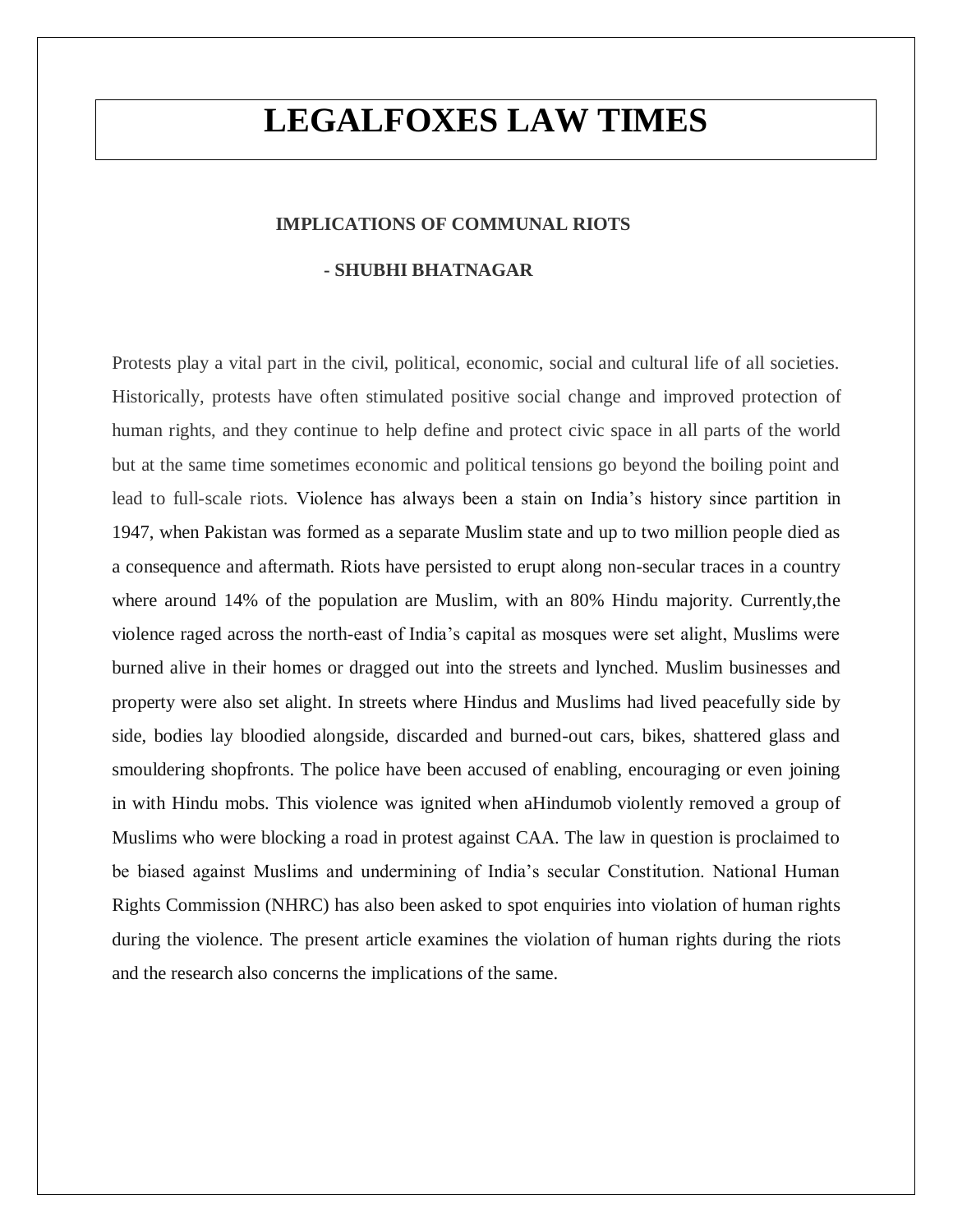\*B.B.A. LL.B. (Hons.), Semester VI, Amity Law School, Amity University Rajasthan.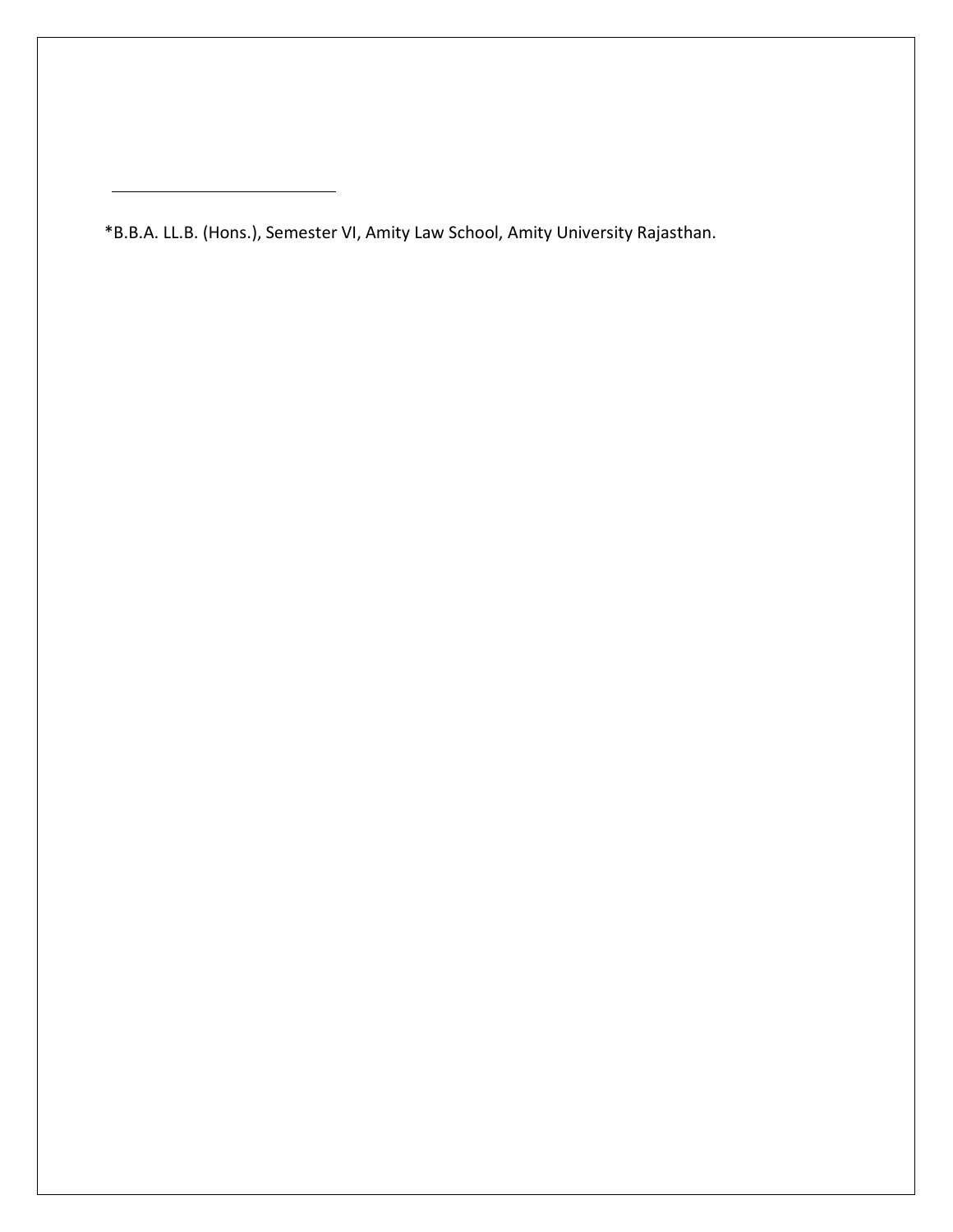## **INTRODUCTION**

1

A riot is a civil flare-up wherein a bunch of individuals brutally lash out in open. This rogue faction regularly vandalizes and damages public property, eventually causing unsettling affects against property and authority. The individuals who take an interest in a riot are driven towards one common objective, which they accomplish by complying with violence. A riot breaks out as a result of some grievance or contradiction. Over a long period of time, riots have occurred due to destitute living or working conditions, abuse, tax assessment, clashes between two bunches of the society, disappointment with respect to a rule/law and so on.

In the recent turn of events, the violence in India's capital had left more than 40 dead and hundreds injured after a Hindunationalist rampage, stoked by the rhetoric of Narendra Modi's populist government. <sup>1</sup>

The violence seethed over the north-east of India's capital for four days as mosques were set alight, Muslims were burned lively in their homes or dragged out into the roads and lynched. Muslim businesses and property were moreover set alight. In boulevards where Hindus and Muslims had lived gently side by side, bodies lay bloodied adjacent to burned-out cars, bicycles, smashed glass and seething shopfronts. The police have been blamed of empowering andencouragingeven joining in with Hindu mobs.

There has been brutality on both sides, but it was the Muslim community of Delhi who were overwhelmingly targeted by Hindu mobs in their tens of thousands. In Chand Bagh, one of the worst hit areas, only the Muslim businesses – hairdressers, ice-cream shops, butchers – lay in ruins. On one corner, the charred husks of hundreds of oranges, bananas and watermelons spilled out of the front of a Muslim fruit stall, filling the air with the putrid smell of burnt fruit.<sup>2</sup>

Violence has been a stain on India's history since separation in 1947, when Pakistan was formed as a partitioned Muslim state and up to two million individuals died within the battling and its aftermath. Riots have proceeded to eject along devout lines in a nation where around 14% of the populace are Muslim, with an 80% Hindu larger part.

The relations between the parties started disintegratedwithin the 1960s and 1970s, but a flashpoint took place in 1992, when a conservative Hindu crowd of thousands, which included a

<sup>&</sup>lt;sup>1</sup>Soutik Biswas, *Delhi riots: How Muslims' homes were targeted and burnt*, BBC NEws (4<sup>th</sup> March 2020), https://www.bbc.com/news/world-asia-india-51719204.

<sup>&</sup>lt;sup>2</sup> Hannah Ellis-Petersen, *Inside Delhi: beaten, lynched and burnt alive*, The GUARDIAN (1<sup>st</sup> March 2020), https://www.theguardian.com/world/2020/mar/01/india-delhi-after-hindu-mob-riot-religious-hatred-nationalists.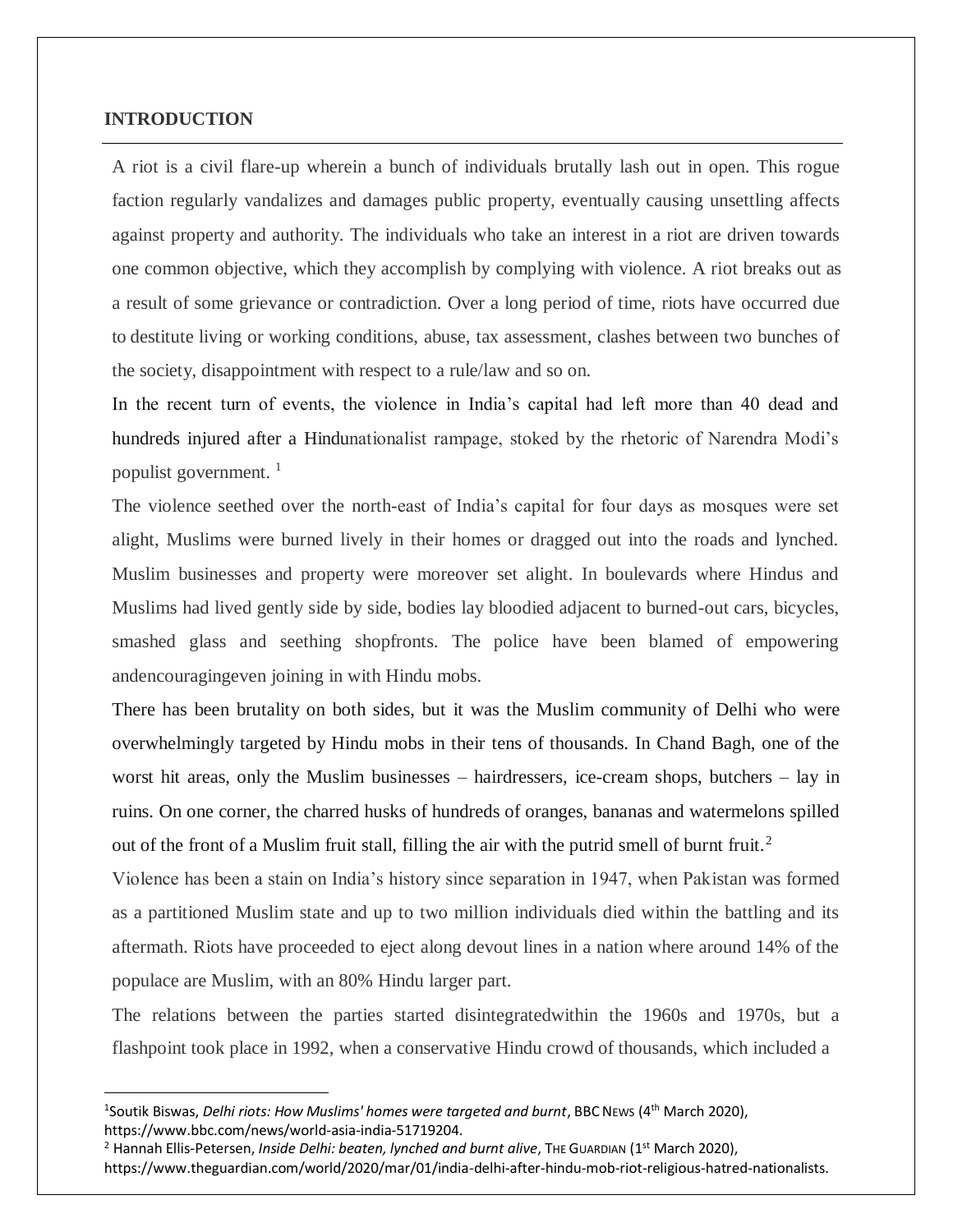#### Volume 1 Issue 1 **ISSN NO** :

 $\overline{a}$ 

few individuals of the, presently administering Hindu patriot Bharatiya Janata party (BJP), tore down the Babri mosque in Ayodhya. When the BJP was electedas the government in 2014, driven by prime serve Narendra Modi, divisions broadened. The BJP is the political wing of the RashtriyaSwayamsevak Sangh (RSS), an activist Hindu patriot paramilitary association that has been charged more than once of coordinating assaults on Muslims.

The BJP, which believes that India should be a Hindu, not a secular, nation, has fostered an environment of hate in India. Lynching of Muslims began and they have been gradually relegated to second-class citizens in their own country.<sup>3</sup>

But these riots were not neighbors turning against neighbors. Recently, false rumours of a Muslim rebellion spread over conservative Hindu social media, affirming that certain mosques in Delhi had conveyed over amplifiers that they would toss all Hindus out of Delhi, thereby the police had captured 32 imams. It incited numerous people to comment that they would come out to "teach our Muslim brothers a lesson".

"I have not the slightest doubt that this was not a chance, spontaneous riot," said Harsh Mander, an author and activist who is director of the Centre for Equity Studies, a Delhi research organisation. "It was certainly orchestrated and built up as part of the politics of the ruling party. I think the BJP were unnerved by the scale of the protest against the citizenship amendment law and, more specifically, that it was Hindus and Muslims coming out together in the resistance.<sup>4</sup>

## **WHAT IS INDIA'S CONTROVERSIAL CITIZENSHIP LAW ABOUT?**

The Citizenship Revision Act (CAA) was passed in December last year, inciting shock and challenges over India. The law offers citizenship to non-Muslims escaping devout mistreatment from three adjacent countries. The modern citizenship law gives a way to citizenship for devout minorities who have moved into India from Pakistan, Bangladesh and Afghanistan some

<sup>&</sup>lt;sup>3</sup>Soutik Biswas, *Delhi riots: How Muslims' homes were targeted and burnt*, BBC NEws (4<sup>th</sup> March 2020), https://www.bbc.com/news/world-asia-india-51719204.

<sup>&</sup>lt;sup>4</sup> Hannah Ellis-Petersen, *Inside Delhi: beaten, lynched and burnt alive*, THE GUARDIAN (1<sup>st</sup> March 2020),

https://www.theguardian.com/world/2020/mar/01/india-delhi-after-hindu-mob-riot-religious-hatred-nationalists.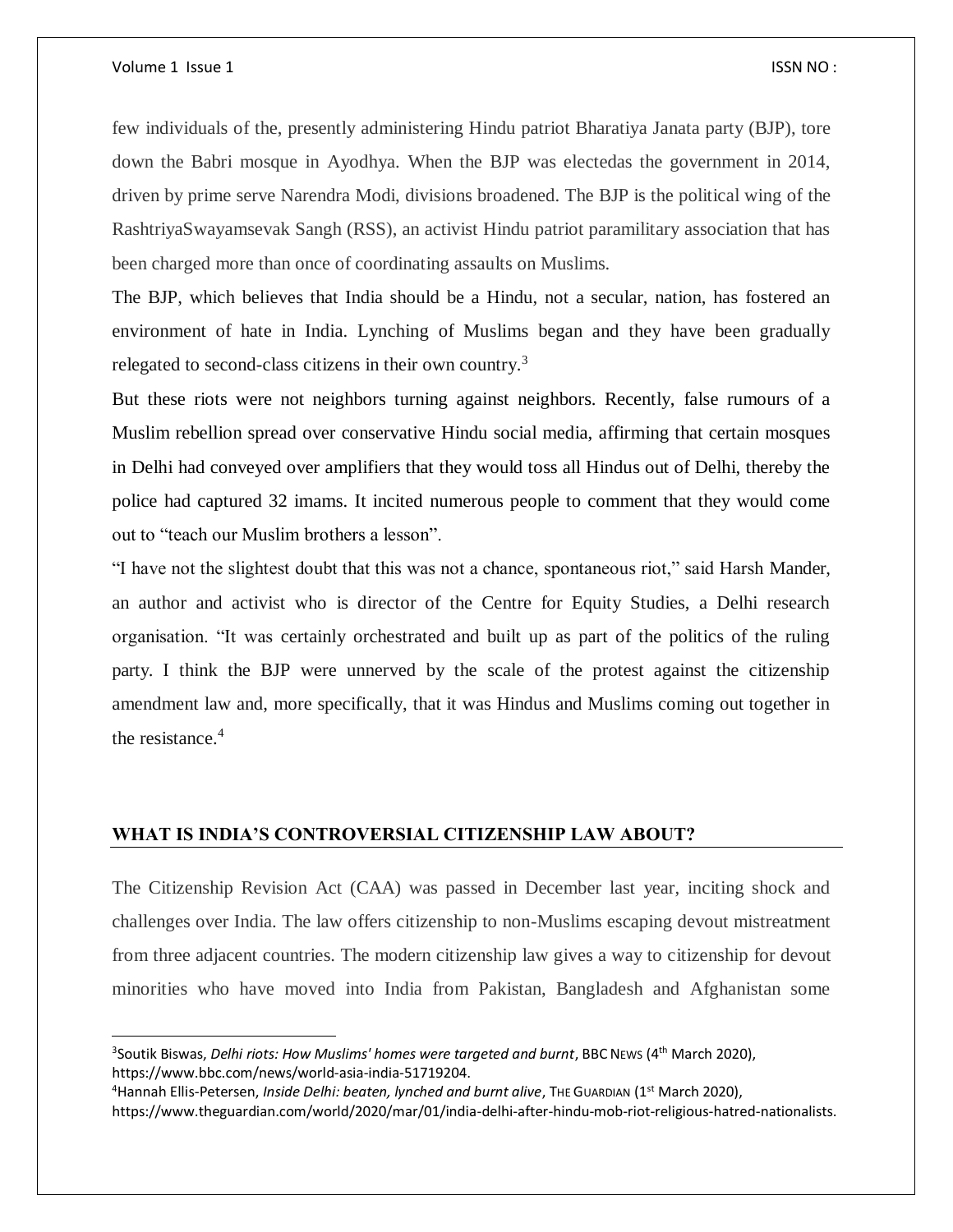#### Volume 1 Issue 1 Issue 1 Issue 1 Issue 1 Issue 1 Issue 1 Issue 1 Issue 1 Issue 1 Issue 1 Issue 1 Issue 1 Issue 1

timearound 31<sup>st</sup> December 2014.

It unequivocally records Hindus, Sikhs, Buddhists, Jains, Parsis and Christians as being able to require advantage of the unused arrangements, barring Muslims.Besides stirring concern among Muslims, the proposed changes have moreover driven to challenges by inhabitants troubled convergence of Hindus from Bangladesh,who want to gain citizenship.

A few petitions contend that the law is illicit, claiming that it awards citizenship on the premise of religion - which goes against the country's common values cherished in its structure. Those challenging this new law incorporate political parties, gracious society and Muslim groups.

## **CITIZENSHIP AMENDMENT ACT**

The Act offers amnesty to non-Muslim illegal foreigners from three nations - Pakistan, Bangladesh and Afghanistan. It revises India's 64-year-old citizenship law, which as of now forbids illicittransients from getting to be Indian citizens.

It also assists the way to Indian citizenship for individuals of six devout minority communities - Hindu, Sikh, Buddhist, Jain, Parsi and Christian - in case they can demonstrate that they are from Muslim-majority Pakistan, Afghanistan or Bangladesh. They will presently be allowed if they have been living or working in India for the pastsix years rather than 11 years, as it were prior to this for one to be qualified to apply for citizenship.

The government says this will allow haven to individuals escaping devout mistreatment, but critics contend that it'll underestimate India's Muslim minority.

### **IMPLICATIONS OF RIOTS**

Historians and specialists contend that these sorts of riots aren't exclusively arbitrary acts of viciousness or individuals taking advantage of critical circumstances to take and annihilate property. They are, instead, a genuine endeavor at driving a change after a long time of disregard by lawmakers, media, and the common public.

BJP leader Kapil Mishra's inflammatory speech was the trigger. Media channels that invariably act as BJP's apologists and cheerleaders created false equivalence by repeatedly citing Waris Pathan's speech. This was crass obfuscation since Pathan had spoken in distant Hyderabad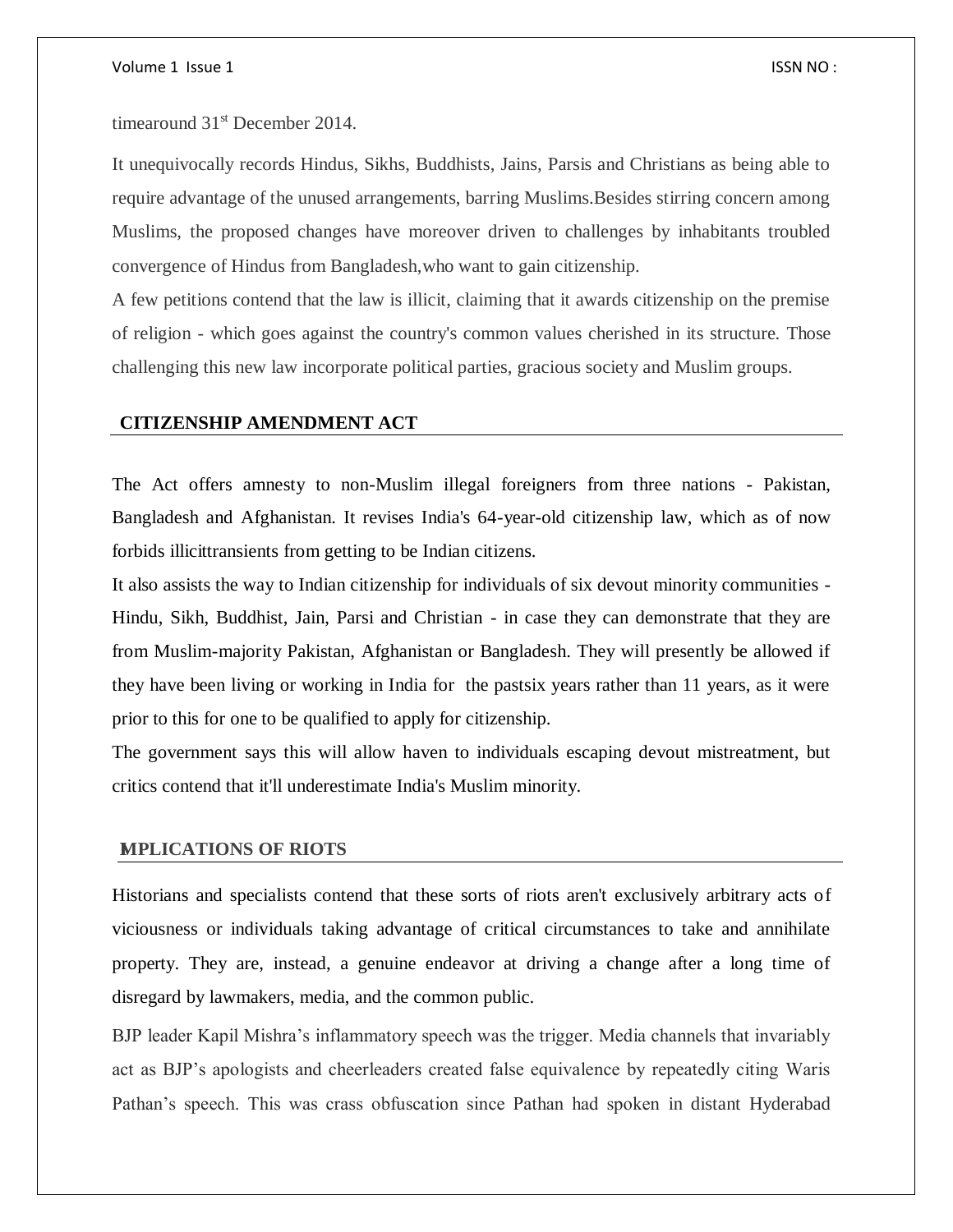#### Volume 1 Issue 1 **ISSN NO** :

many days back, while Kapil Mishra incited local people just a day earlier.<sup>5</sup>

For two days, Delhi police observed inactively whereas rampaging swarms murdered and burntwithout exemption. Its unabashed predisposition reflected the Jamia, JNU and Gargi College acts, but here it indeed affects the agitators. The riots uncannily resembled the 1984 and 2002 slaughters in fierceness, inhumanity, police complicity, unresponsiveness and political patronage.

It isn't difficult to assume that revolting specifically harms property,principles and financial movement. When individuals crush windows, steal things, or set buildings and property on fire, all that has financial repercussions. Additionally, in the event that individuals are protesting they are not working, and indeed those who are not included within the unsettling influences are affected - they cannot get to work, shop or something else carry on with trade as usual.

Riots moreover create a clear deterrent for businessowners to find their operations in riot-prone ranges. Who in their right intellect would build a manufacturing plant someplace where they fear there's a reasonable risk that it will be burnt to the ground? Riots are bad for property, as individuals refrain from living in those regions and many property owners are reluctant to rebuild or repair within the aftermath. Riots too show up to be terrible for work - businesses are not willing to put important capital at hazard like that, so they will locate their operations in more secure places.

## **CONCLUDING VIEW**

 $\overline{\phantom{a}}$ 

Our founding fathers achieved secularism due to India's endless devout, lingual and social differing qualities, which the RSS detests. Thus, India's steady popular government not simply survived, not at all like numerous nations, it thrived and brought fast improvement. Politicalinsecurity of late-1980s, be that as it may, permitted RSS and BJP to revive their Hindutva agenda.

<sup>&</sup>lt;sup>5</sup> Deepak Sethi, *The Ideological Strategy behind Delhi Riots*, The Wire (7<sup>th</sup> March 2020), https://thewire.in/communalism/delhi-riots-strategy-bjp-rss.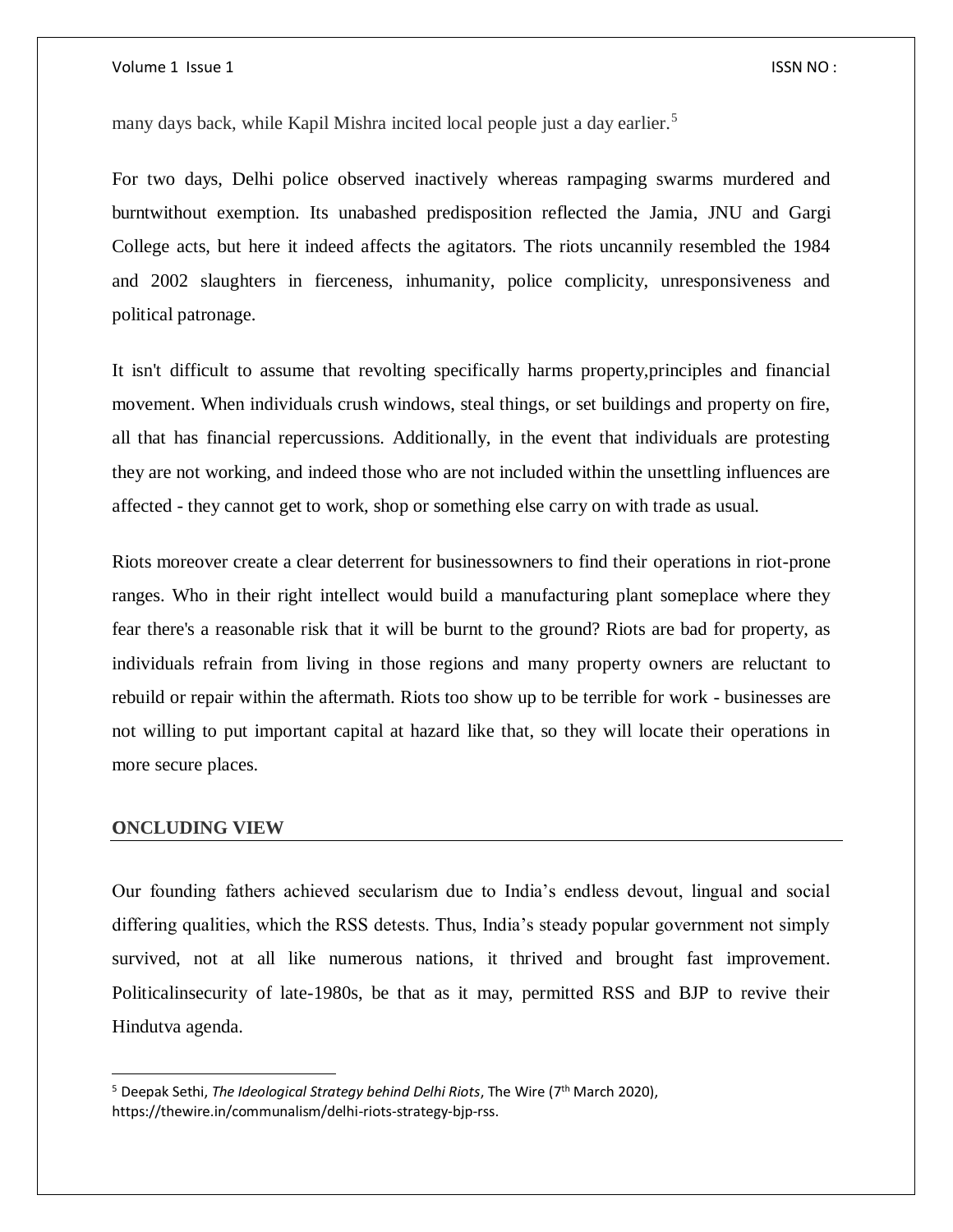#### Volume 1 Issue 1 **ISSN NO** :

 $\overline{\phantom{a}}$ 

Unlike the pre-1989 communal riots, which were for the most part separated, limited clashes; riots taking place after the Rath Yatra, Babri Masjid annihilation, Mumbai impacts and Gujarat carnage were obviously strategy-driven, distant more broad and virulent.

RSS and BJP realize that most Indians being secular, they would not support Hindu Rashtra. Despite its best ever tally in the 2019 polls; BJP's vote share was only 37.4%. They reckon that with several States lost, and recession, unemployment and agrarian distress worsening, only increased polarization can increase Hindu votes to help attain their objective*. 6*

BJP, in this manner, is into overdrive to surge laws and assist court judgments, which go against Muslims. Open articulations by its pioneers are presently progressively hostile, and Hindutva radicals more aggressive and rough. Point is to scare and mortify Muslims to incite violence. Each protest extends the communal separate and doubt replaces age-old bonds. Since all communities endure collateral harm and disturbance, each protest chips absent at the structure of mainstream Indians and persuades numerous to mount the Hindutva temporary fad. With 177 million Muslims, India cannot manage Islamophobia. In spite of having world's

moment biggest Muslim populace, India is free of Worldwide Jihad even though it is mainstream. Any change in that would be lamentable for India's astuteness and destabilizing for the whole locale.

Shaheen Bagh sort dissents are coalescing into a wide fusion of Muslims, lower castes, and ordinary Indians. This might develop bigger on the off chance that the unemployed and agriculturists moreover connect. Definitely, RSS-BJP would certainly disturb these challenges by coordinating viciousness and utilizing brutal forces, sure that an obliging law would shield them, given the foreboding flag of posting out a hard-headed judge overnight.

India is hence at a basic crossroad. The remarkable thought of an equitable, mainstream and fair India, as cherished in our structure, is at stake. Do we hold its perfect character that has stood us well, and brought us to show state of financial improvement and military control? Or, do we permit change by administrative control or a thought up de facto Hindu Rashtra?

The former will guarantee proceeded development in a peaceful and agreeable environment, with financial and social equity. The latter would provide a Hindu Rashtra with upper caste

<sup>&</sup>lt;sup>6</sup>Deepak Sethi, *The Ideological Strategy behind Delhi Riots*, The WIRE (7<sup>th</sup> March 2020), https://thewire.in/communalis.m/delhi-riots-strategy-bjp-rss.